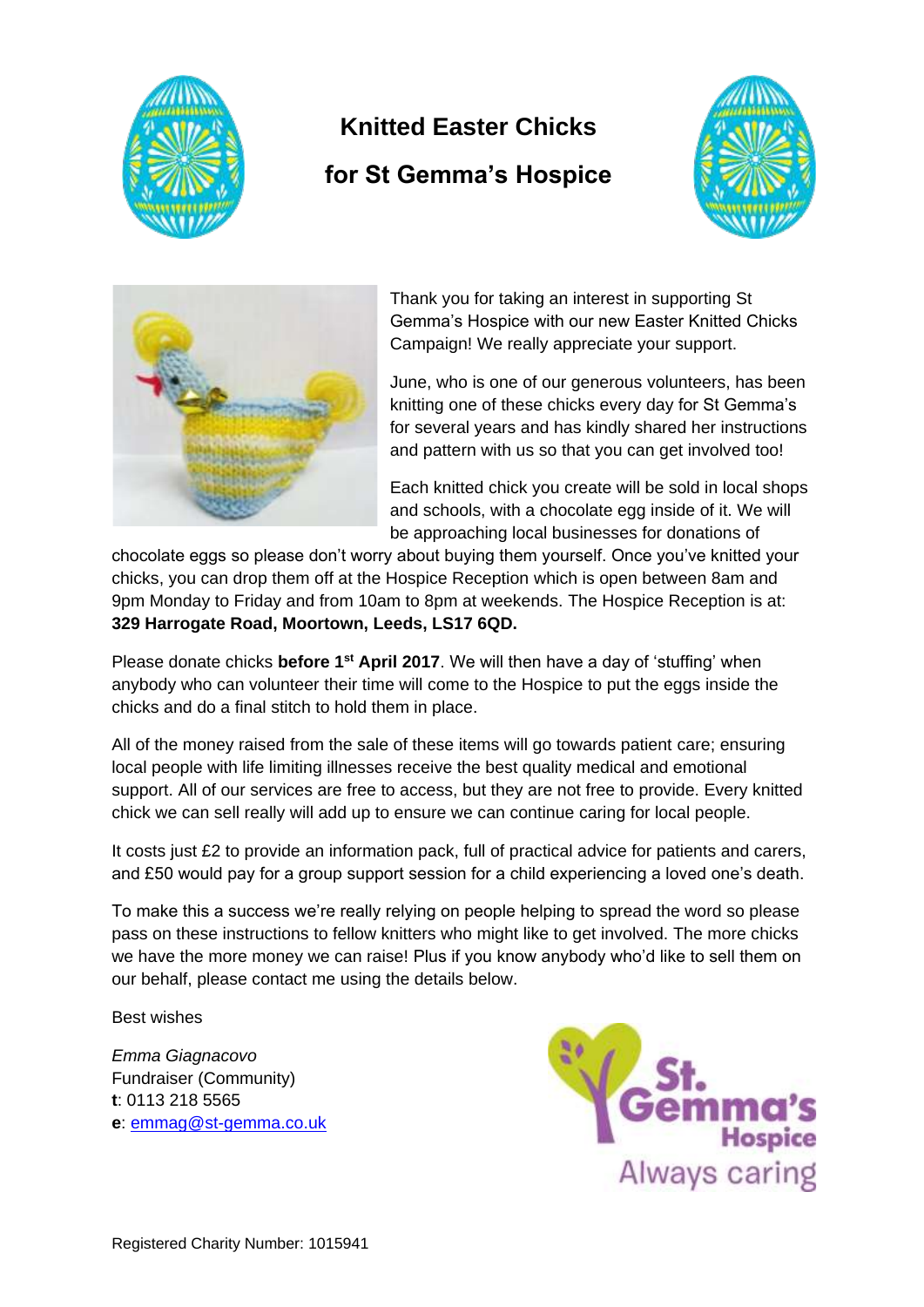## **Easter Chicks Knitting Pattern**

### **Items required:**

- No. 10 needles
- D K wool
- Red felt for beak
- Black wool for eyes
- Stuffing for head
- Ribbon/bow to decorate

### **Instructions:**

Cast on 28 stitches, knit into back of 1<sup>st</sup> row of stitches, knit one row. Continue in stocking stitch increasing at each end of alternate rows until 42 stitches.

Next row: Cast off 14 stitches, knit to end.

Next row: Cast off 14 stitches, knit to end.

Now 14 stitches remain to form the head.

Knit 9 rows on these stitches in stocking stitch for the head then cut wool and thread through all stitches and gather together leaving enough wool to sew up down the back of the head, along its back and down to cast on edge. Stuff head cavity firmly. Use black wool for eyes, strips of red felt for beak and accentuate neck with ribbon trim etc.

Comb and tail trim: Make graduated loops (starting with small ones) in wool in colour and style of your choice.



Registered Charity Number: 1015941